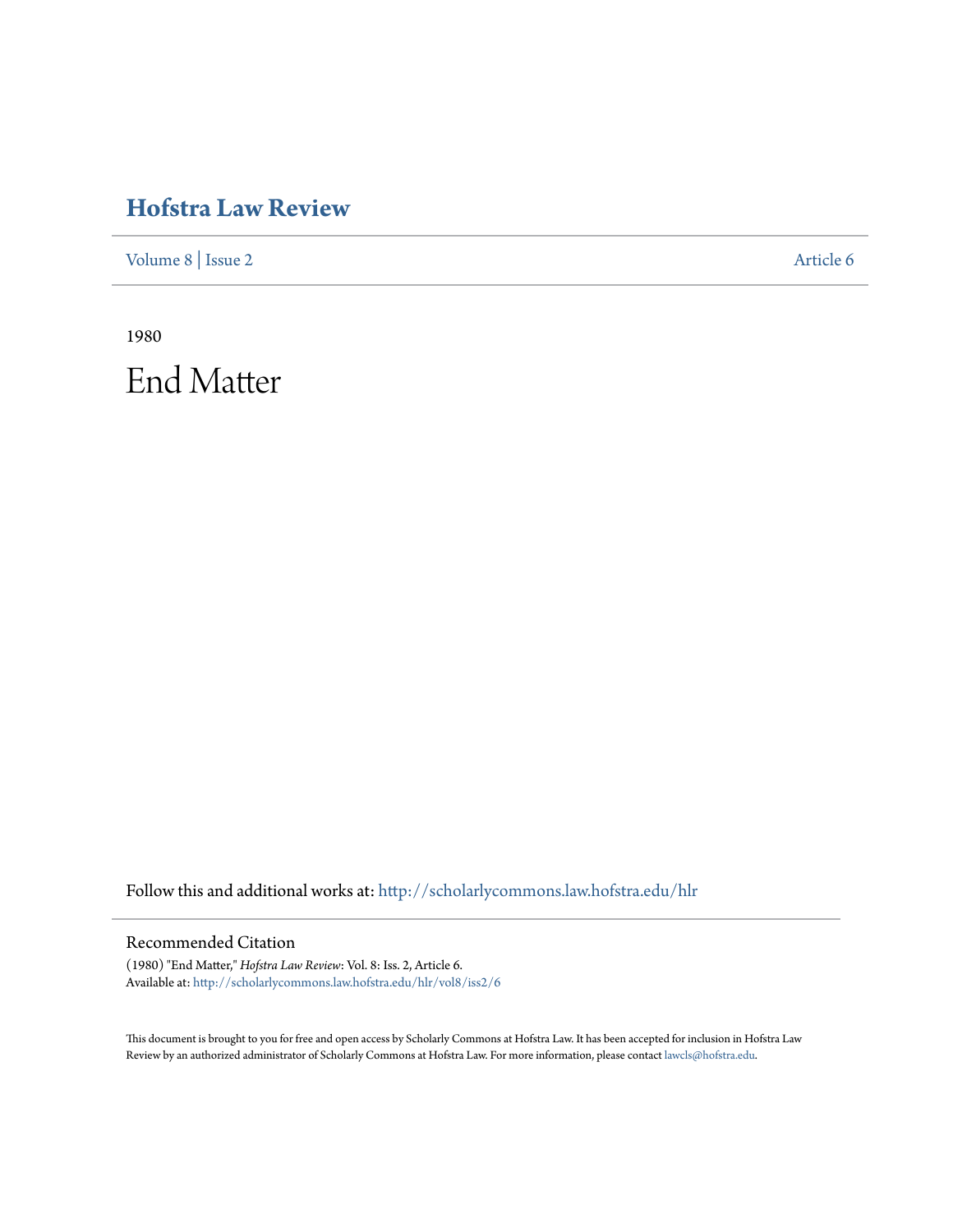et al.: End Matter



The appeal of this Regulatory Manual is not just limited to attorneys with a specialty in the Federal Trade and Clayton Acts. of those many practitioners who tical help in dealing with a problem.<br>come in contact with a federal reg-<br>It is not a theoretical essay on the ulatory agency and need details as to how one functions. Attorneys specializing in trade regulation, antitrust or consumer protection will find this to be a sourcebook of valuable information and insights to agency practice. No other work so thoroughly discusses the historical evolution of §5 of the FTC Act into the powerful tool it is today, or discusses the

the antitrust laws - the Sherman relationship between that Act a

elsewhere other sources, both at the FTC and to other sections of the book and sections there are cross-references be easy to find. Finally, within the that information on a problem should outline is comprehensive enough one place. In addition, the topical all relevant material is collected in have been, and it's detailed so that agency, as so many past works tical help in dealing with a problem. II The book is designed to be of prac-

s attorney o t d limite t jus t no s i l ua eep trad l Federa e that is not the three than it will be a h with the specialt a h with the special term in the special state of the special term in the special state of the special state of the special state of the speci ls,  $\mathbf{e}$ o where y man e thos f or which is the second three three three three three three three three three three three three three three three three three three three three three three three three three three three three three th - reg l federa a h wit t contac n i e com services. Prices subject to change without notice. At any time, I will be free to cancel or change my order for upkeep advance sheets and replacement, revised, recompiled or split volumes, future new editions and additional companion or related volumes. materials such as pocket parts, supplements, replacement pages, Please send the books checked below. My order includes future

| Please send me Federal Trade Commission at the \$95.00<br>price plus \$2.00 postage & handling. Purchase includes<br>my order for all future upkeep service.<br>Please notify me of availability of future upkeep service.<br>ο<br>I would like to examine for 30 days without obligation.<br>□<br>Have your representative call on me.<br>Charge my Shepard's account number<br>$\Box$<br>Check enclosed Shepard's pays postage & handling.<br>□<br>D Bill Firm<br>Bill me<br>⊓ | Published and for sale I<br><b>SHEPARD</b><br>Inc. |
|----------------------------------------------------------------------------------------------------------------------------------------------------------------------------------------------------------------------------------------------------------------------------------------------------------------------------------------------------------------------------------------------------------------------------------------------------------------------------------|----------------------------------------------------|
| Ship to:                                                                                                                                                                                                                                                                                                                                                                                                                                                                         | of Colorado Springs                                |
| Name                                                                                                                                                                                                                                                                                                                                                                                                                                                                             | <b>Post Office Box 1235</b>                        |
|                                                                                                                                                                                                                                                                                                                                                                                                                                                                                  |                                                    |
|                                                                                                                                                                                                                                                                                                                                                                                                                                                                                  | <b>Colorado Springs, Colorado</b>                  |
|                                                                                                                                                                                                                                                                                                                                                                                                                                                                                  | (303) 475-7230                                     |
|                                                                                                                                                                                                                                                                                                                                                                                                                                                                                  |                                                    |
| Orders subject to acceptance in Colorado Springs. Title remains with vendor<br>until paid for in full Terms available. No carrying charges.                                                                                                                                                                                                                                                                                                                                      |                                                    |
|                                                                                                                                                                                                                                                                                                                                                                                                                                                                                  |                                                    |

**SHEPARD'S. D MENTE**  $o$ **f** Colorado Springs **Post Office Box 1235 Colorado Springs, Colorado 80901 (303) 475-7230 edition. 1979 pages, 1,000 approximately leaf, e Loos**

Published and for sale by

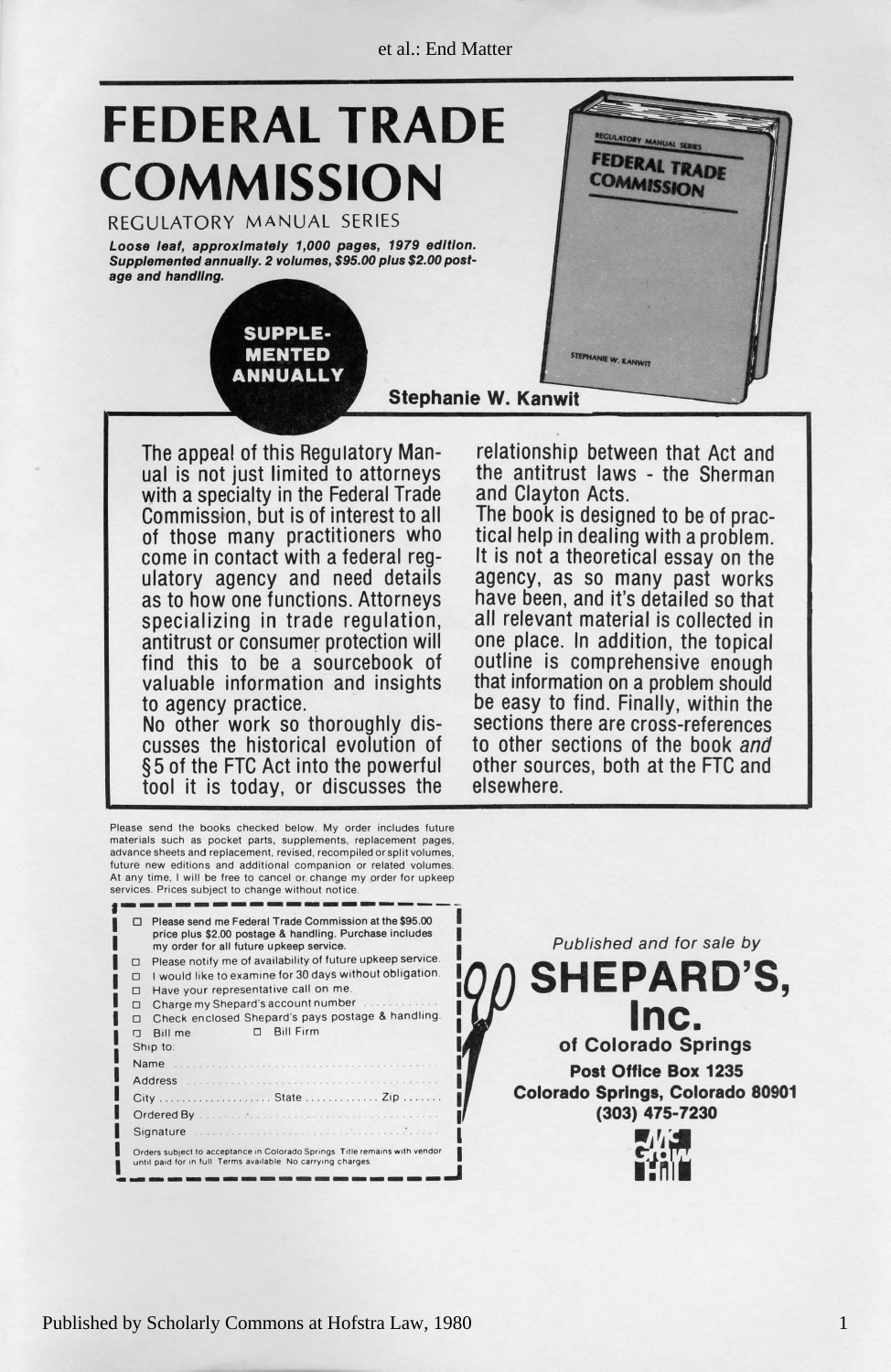*Hofstra Law Review, Vol. 8, Iss. 2 [1980], Art. 6*